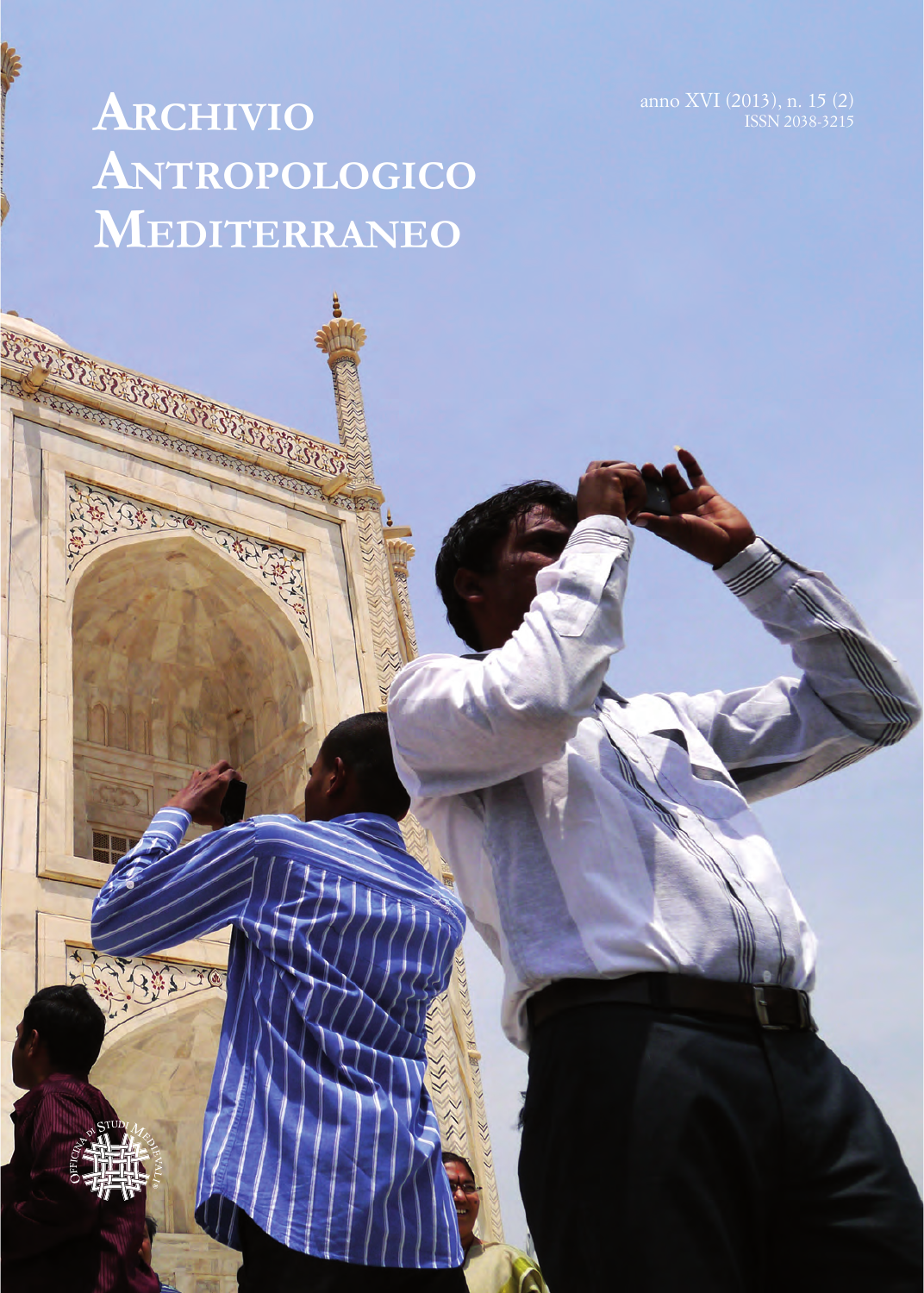# ARCHIVIO ANTROPOLOGICO MEDITERRANEO on line

anno XVI (2013), n. 15 (2)

Semestrale di Scienze Umane

ISSN 2038-3215

Università degli Studi di Palermo Dipartimento di Beni Culturali - Studi Culturali *Sezione di Scienze umane, sociali e politiche*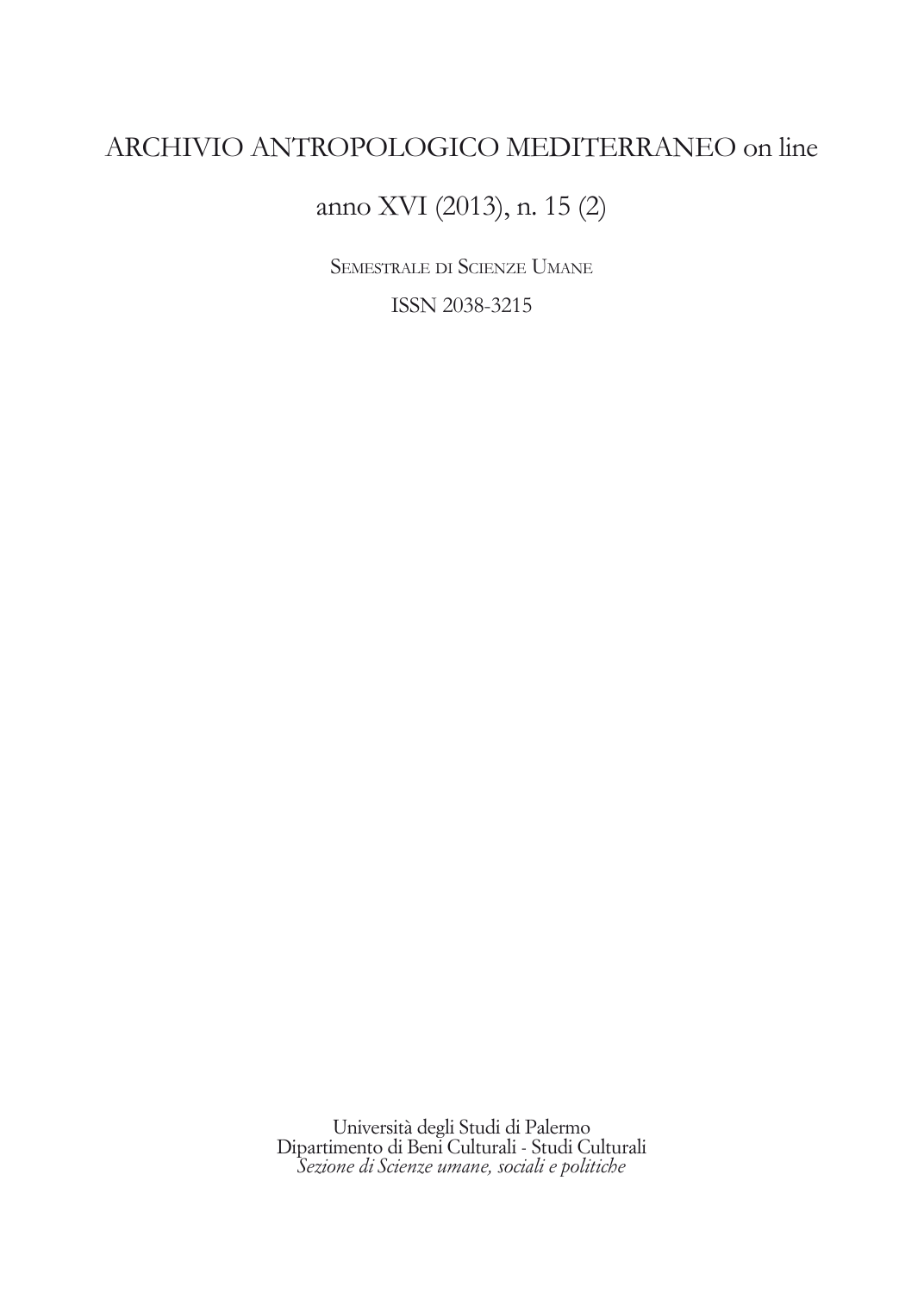Direttore responsabile Gabriella D'Agostino Comitato di redazione Sergio Bonanzinga, Ignazio E. Buttitta, Gabriella D'Agostino, Ferdinando Fava, Vincenzo Matera, MATTEO MESCHIARI Segreteria di redazione Daniela Bonanno, Alessandro Mancuso, Rosario Perricone, Davide Porporato (*website*) Impaginazione Alberto Musco *Comitato scientifico*  Marlène Albert-Llorca Département de sociologie-ethnologie, Université de Toulouse 2-Le Mirail, France Antonio Ariño Villarroya Department of Sociology and Social Anthropology, University of Valencia, Spain ANTONINO BUTTITTA Università degli Studi di Palermo, Italy IAIN CHAMBERS Dipartimento di Studi Umani e Sociali, Università degli Studi di Napoli «L'Orientale», Italy Alberto M. Cirese (†) Università degli Studi di Roma "La Sapienza", Italy Jeffrey E. Cole Department of Anthropology, Connecticut College, USA João de Pina-Cabral Institute of Social Sciences, University of Lisbon, Portugal Alessandro Duranti UCLA, Los Angeles, USA Kevin Dwyer Columbia University, New York, USA David D. Gilmore Department of Anthropology, Stony Brook University, NY, USA José Antonio González Alcantud University of Granada, Spain ULF HANNERZ Department of Social Anthropology, Stockholm University, Sweden Mohamed Kerrou Département des Sciences Politiques, Université de Tunis El Manar, Tunisia Mondher Kilani Laboratoire d'Anthropologie Culturelle et Sociale, Université de Lausanne, Suisse PETER LOIZOS London School of Economics & Political Science, UK Abderrahmane Moussaoui Université de Provence, IDEMEC-CNRS, France Hassan Rachik University of Hassan II, Casablanca, Morocco **JANE SCHNEIDER** Ph. D. Program in Anthropology, Graduate Center, City University of New York, USA PETER SCHNEIDER Department of Sociology and Anthropology, Fordham University, USA PAUL STOLLER West Chester University, USA



Università degli studi di Palermo Dipartimento di Beni Culturali - Studi Culturali *Sezione di Scienze umane, sociali e politiche*



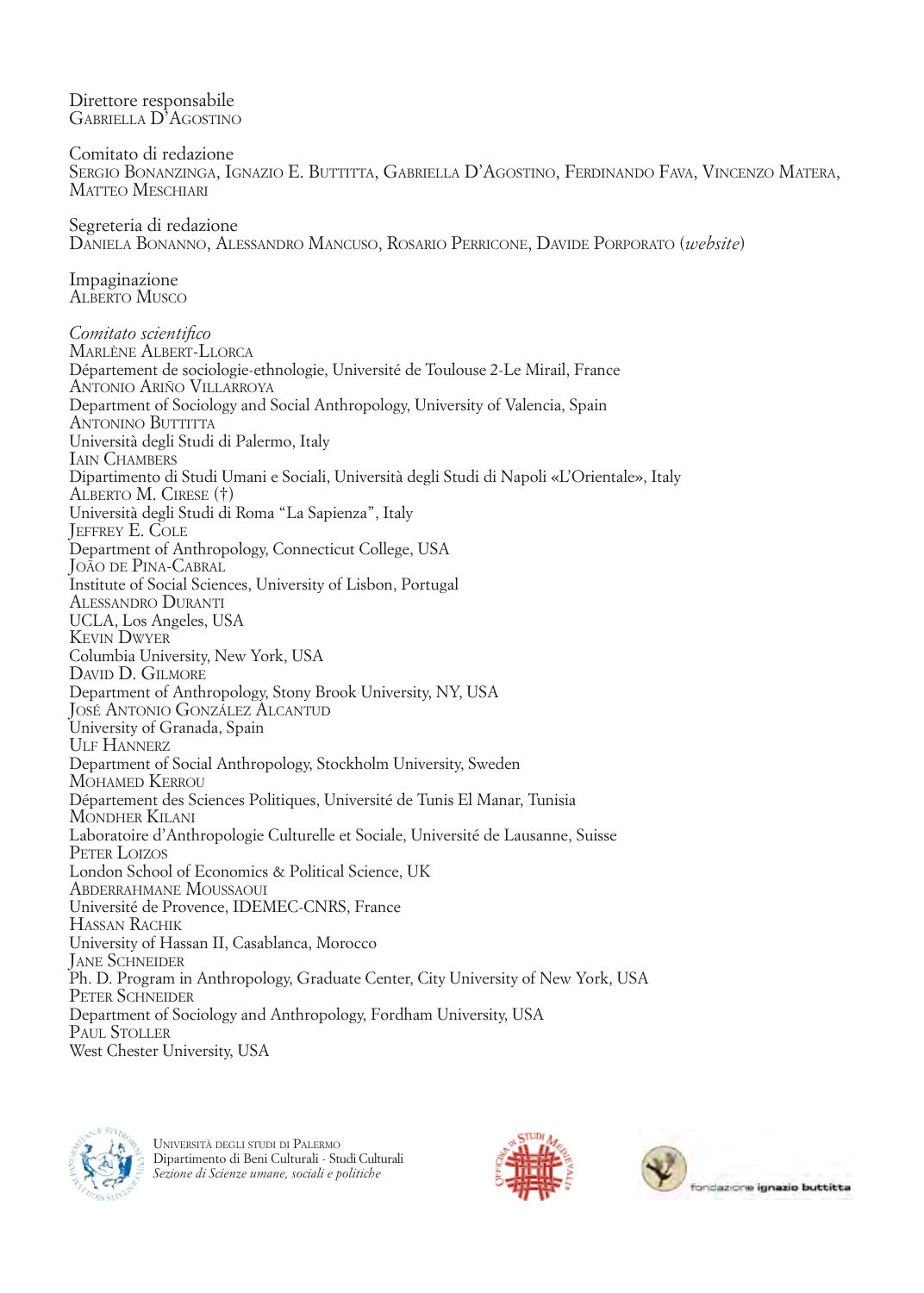**5** Gabriella D'Agostino, *Costruire o de-costruire il campo/Constructing or de-constructing the field*

## **De-constructing the field**

**9** Vincenzo Matera, *Ethnography: experiences, representations, practices for studying cultural diversity. Introductory notes*

**19** Thomas Fillitz, *Spatialising the field: Conceptualising fields and interconnections in the context of contemporary art of Africa* 

**29** Michela Fusaschi, *Le silence se fait parole : ethnographie, genre et* superstes *dans le post-génocide rwandais*

**41** Ferdinando Fava, *"Chi sono per i miei interlocutori?". L'antropologo, il campo e i legami emergenti*

**59** Nigel Rapport, *The informant as anthropologist. Taking seriously "native" individuals' constructions of social identity and status*

> **69** Paolo Favero, *Picturing Life-Worlds in the City. Notes for a Slow, Aimless and Playful Visual Ethnography*

**87** Francesco Pompeo, *«We don't do politics». Rhetorics of Identity and Immigrant Representation in Rome City Council*

**Documentare**

**99** Mariano Fresta, *Proprietà intellettuale, marchio e cultura popolare. Riflessioni sul caso dei bottari di Macerata Campania e Portico di Caserta*

**107 Leggere - Vedere - Ascoltare**

**109 Abstracts**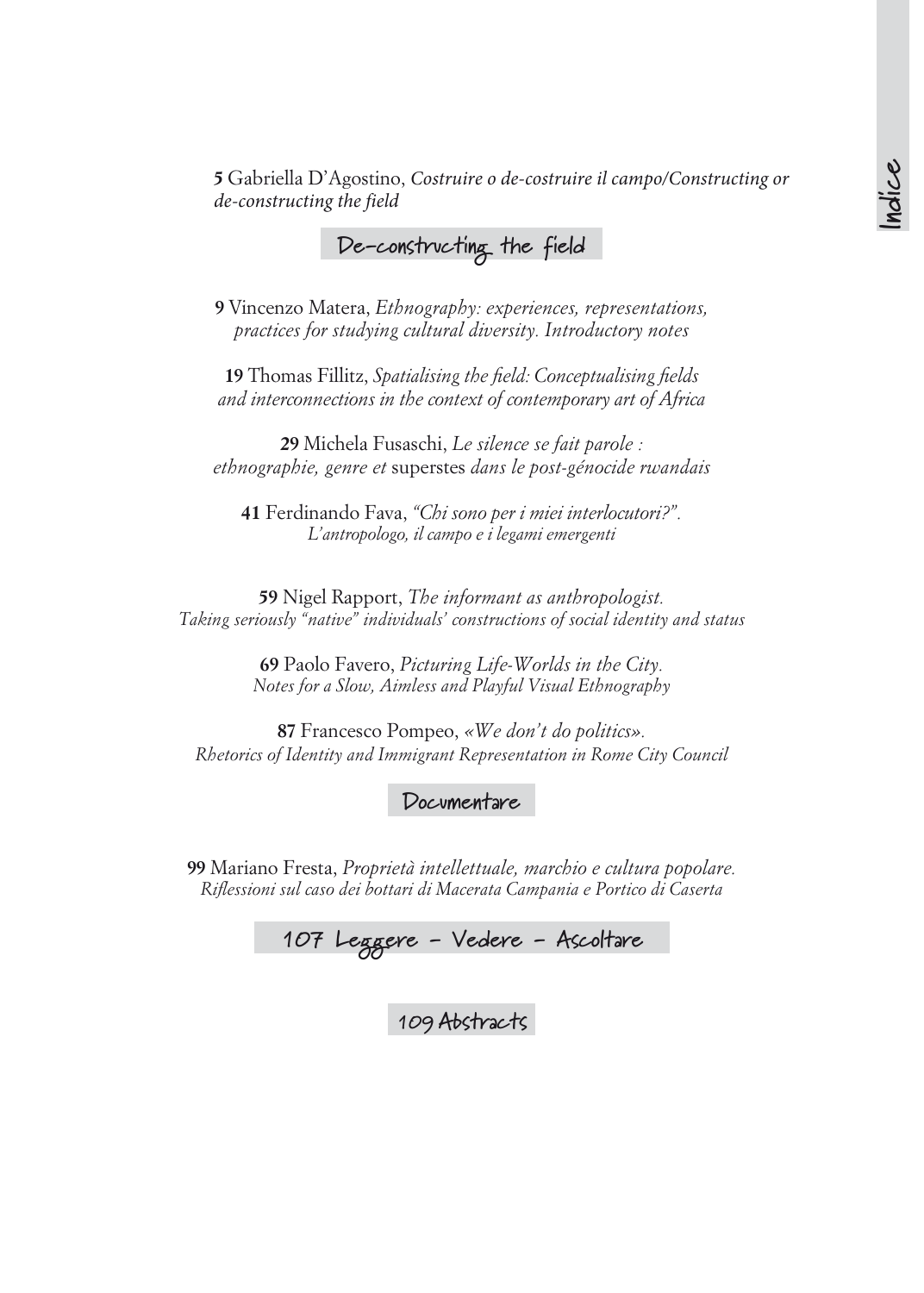*In copertina*: Photographing the Taj (© Paolo Favero)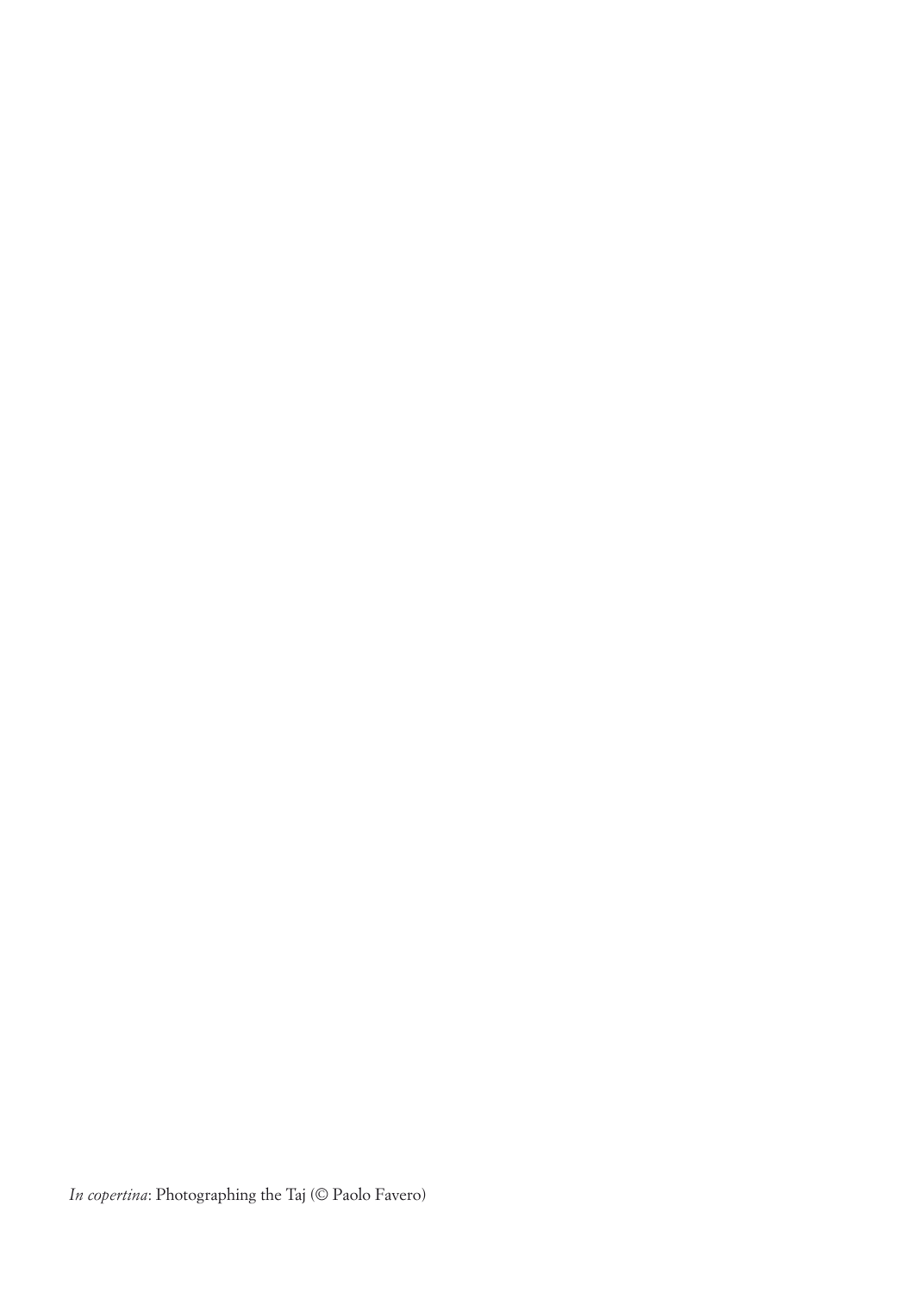# *«We don't do politics». Rhetorics of Identity and Immigrant Representation in Rome City Council*

This essay, developing an anthropology of policy perspective (Shore, Wright 1997; Shore, Wright, Però 2011), sets out to observe and analyse a local political process, the creation and establishment of the figure of adjunct councillors elected by non-EU residents to Rome's city council, which represents an emblematic and contradictory case study about migrants' political participation in Italy. Created in 2004, after a long debate, the adjunct councillors was elected the same year for the first time, with low levels of participation; re-elected in 2006 and since then still in office today, formally prolonged (the Council mandate is 5 years), was presented by the municipal administration as a major political innovation. At that time, in the modernizing scenario of the «Modello Roma», this process was intended to be a progressive experiment of empowering migrants' participation in local politics and was implemented in open opposition to the choices of Silvio Berlusconi's national government which were characterized by the tightening-up of immigration control policies through juridical and administrative restrictions introduced with the Bossi-Fini Law<sup>1</sup>. The purpose of this mini-reform, effected through a modification of the municipal statute, was to obtain an initial acknowledgement of basic rights for the significant proportion of immigrants – more than 40 per cent of about 300,000 peoples – who had already been living permanently in Rome for more than ten years.

The analysis adopts an anthropological approach to governance (Però 2007), understood as a close scrutiny of the social management models inspired by new political schemes introduced by the European Union that completely redefine the role of the state in order to promote the participation of civil society in drawing up new forms of government so as to lighten the load on public institutions, moving to a different model of «shared administration». In Italy this process has been theorized in terms of a positive change of outlook that redefines the relationship with local neighborhoods and the stakeholders of «civic society» (Bagnasco 1993; Bonomi, De Rita 1998; Magnaghi 2000): a new model of participation inspired by municipalism. This has resulted in a tendency that we can define in terms of a «polyarchy», or a structuring of powers and delegations in local contexts and at national level; through these the state exercises the unprecedented role of third stakeholder, controller and arbiter of relatively autonomous social processes which are the expression of a range of local scenarios. This polyarchic structure is the combination of the subsidiarity principle that derives from the Catholic church's social doctrine – stemming from the concept of making use of the contribution of intermediate bodies, starting with the family, to give direct support to social life in the public sphere – mixed with a politically-slanted drive towards the adoption of "elements of federalism" (Pompeo 2007, 2009)<sup>2</sup>.

#### 1. *Ethnographical queries, epistemological choices*

The research interrogates from an ethnographic view the space between public decision-making and socio-cultural transformation; from ideologies to rhetoric, and finally to the implementation and retroaction of processes. Assuming with Lisa Malkki that ethnographic research is «a critical theoretical practice, a quotidian ethical practice», and a practice of improvisation, which requires «an heightened sense of time and process» (Cerwonka, Malkki 2007: 163-4), the choice of this approach poses some epistemological and methodological queries. The first question indeed is about time, temporality and how framing this process: the analysis began with the classical synchronous method, focusing on the interaction between the public discourse, the institutional rhetoric and the practice of an emerging and contradictory experience.

Despite a large and old debate, coming from the Sixties (for example Vogt 1960), about the prevailing interest in dynamics as characterizing the anthropological examination of political phenomena, according to a recent contribution of Debra Spitulnink Vidali adopting an ethnography of process reveals some peculiar gaps, starting from the observation that: «While there is an extensive set of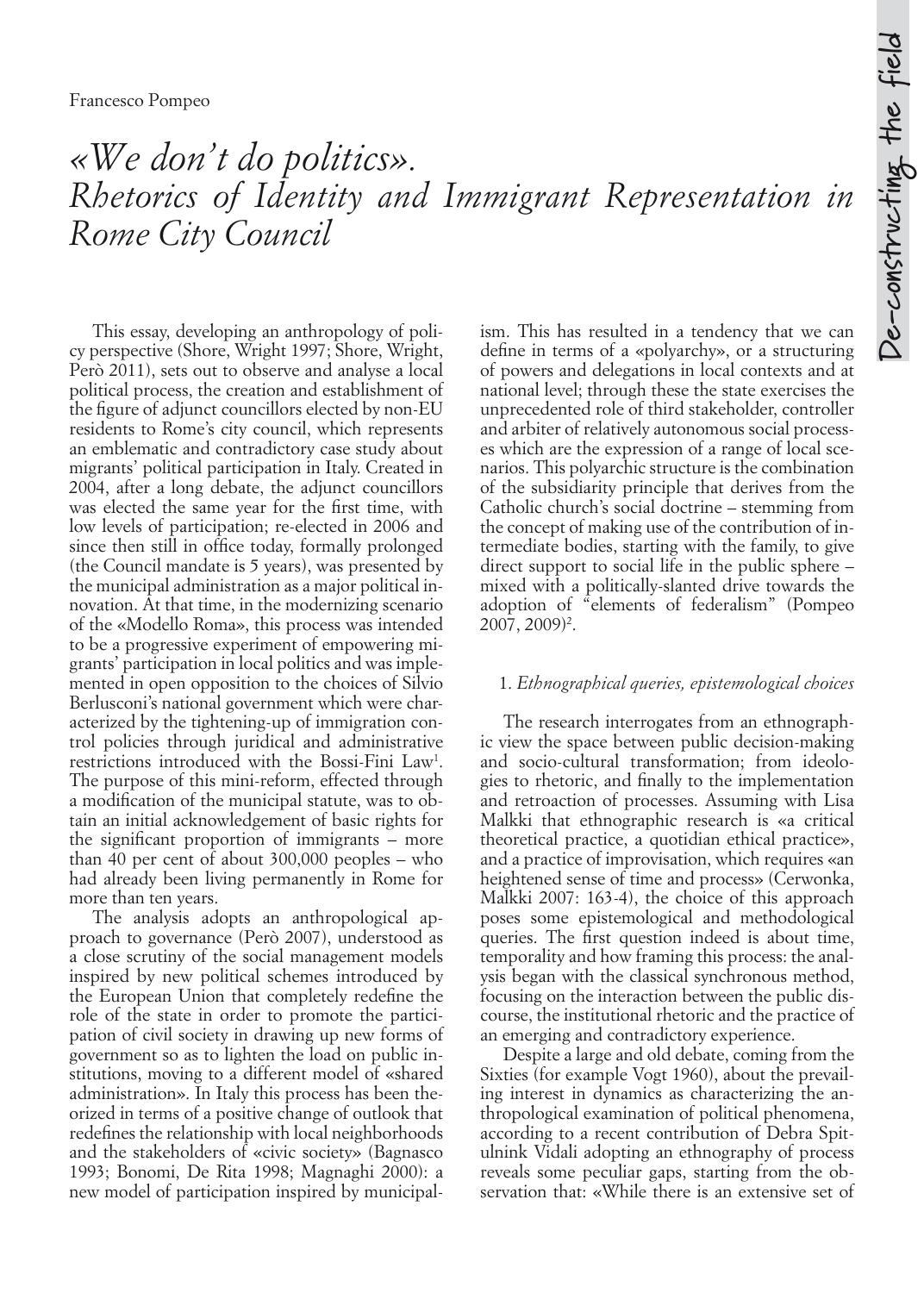terms for political positionalities or states, the language of/for process seems rather anemic» (2013: 5). Such general difficulties to define a specific conceptual scheme, was increased in this research for the multiplicity of versions and interpretations of this political experiment, proceeding with a series of actions and changes, making hard to identify the real achievement of the project.

In this sense this ethnography followed a multi-dimensional and multi-temporal approach, gathering a various typology of sources (declarations, official documents, newspapers), concentrating on intensive participant observation conducted mostly in the two electoral campaigns for the adjunct foreign councillor (2004, 2006) and continued over a time-span of five years on a series of meetings with the various protagonists (winners and losers), collecting discussions and repeating interviews after a lapse of time. This practice of continuous observation, propose others fundamental questions: it originates both from the peculiar characteristics of the process as my positioning in the field, in a large bourdieusian sense; the research arose from a wider study over several years of immigration policies in the metropolitan area of Rome, carried out by me as co-ordinator of the «M.G. Favara Osservatorio», a study group on «ethnic and racial studies» at the Roma Tre University. In conducting this investigation I worked using the network of relationships – at personal and institutional level – built up over time, thanks to some projects of research-intervention, research-action and migrant's formation, funded by local administrations and carried out by the 'Osservatorio'. So I was concerned as someone engaged against discrimination and perceived as an actor working for the migrant's integration in the local society; at the same time my academic affiliation could provide some guarantees and a certain independence in relation to local politicians and their rhetoric. This double identification had made possible a degree of participation respecting a scientific autonomy, giving to me a particular status between witness and consultant to mediate with different actors. In this direction, if «ethnographic knowledge has always been marked by a tension between epistemologies of estrangement and of intimacy» (Keane 2003: 223), managing the articulation of these two different dimensions remains essential to anthropological comprehension, as an indispensable condition to «understand by experience». Only maintaining this problematic density becomes possible to approach ethnographically a third level of questioning concerning this political process, about controversial notions as agency and political subjectivity. Quite complex topic (Frank 2006), agency is now the point of reference of a

plurality of intellectual traditions; defined by Laura Ahearn as «the socio-culturally mediated capacity to act» (2001: 112), it implies a complete overturning of the traditional perspective of social and cultural analysis, focalizing the active contribution of individuals and collectivities in oppositional and transformative doing. In the same direction, subjectivity in a reference book was presented by Sherry Ortner (2006) referring directly to Clifford Geertz as complex structures of thought, feeling and reflection that makes the individual something more than a positional social unit. In order to overcome this definition, Debra Spitulnik Vidali describes a «cultural-specific concepts of subjectivity, understood as the subject positions, stances, attitudes, values, and ideal behaviours that created or promoted by cultures, institutions, and other ideological systems» (2013: 5).

Here, the question becomes how to conduct one ethnography of a local political process, which is namely proposed rhetorically as an affirmative action «in the name of migrants», or a specific recognition of the supposed migrant's agency, in terms of classical political participation. Our investigation stars from a differential and pluralistic interpretations of agency and subjectivity, as negotiated between different actors: first of all the migrants, than the local institutions and the Italian political parties. The experience of the contradictory character of this process obliges us to de-naturalize the language, analysing the use of certain keywords in a dynamic relation to their semantic networks and communicative practices.

In examining the process whereby the figure of adjunct councillor for foreigners was created, we find that this new political device was devised through a major mobilization of symbolic and material resources by organizations and individuals, foreigners and Italians, connected with the immigrant population in many different ways. The basic idea was the emergence of a new leadership which was to directly reflect and express the reality of migrants in the city. As transpired in the course of the research, this happened by means of a hybrid autonomous political language inspired by three elements: a vision of globalization and human rights; political experiences developed in migrants' countries of origin; the migrant leaders' adoption of some local styles and negotiation practices which derived from their close contacts with important figures in Rome politics. From this perspective, the analysis falls within the ambit of studies of immigrant leaders, which have received little ethnographic attention in Italy with the exception of a few important works (Mantovan 2007; Riccio 2008; Schmidt 2000). By contrast, important steps have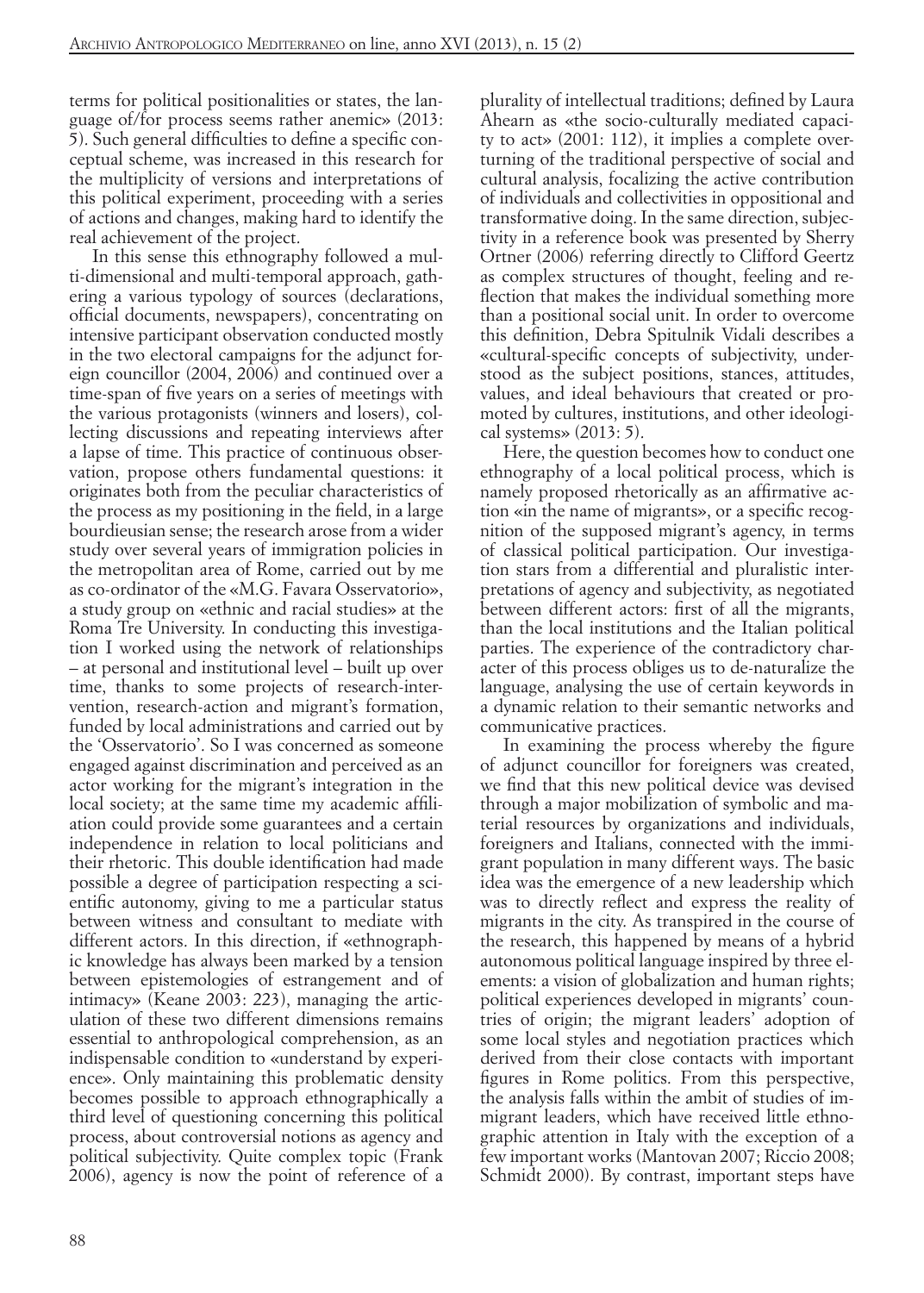been taken elsewhere in Europe with the work of Pnina Werbner (Werbner, Anwar 1991; Werbner, Modood 1997a; Werbner and Modood 1997b; Werbner 2002) and in the general reflections of Gerd Baumann (1999) and Rinus Penninx (2009). The analysis of these political initiatives has served to problematize multiculturalism as an ideological and universal scenario of practices and to deconstruct its basic ambiguity. In the politics unfolding within local electoral struggles based on immigrant status, we gain an insight into a complicated game of more or less strategic essentialisms and logics of social mobility, and therefore, in the final instance, an insight into the dynamics redefining the fields of power of identity politics (Clifford 2000; Goldberg 1994; Pompeo 2007; Wieviorka 1998; Watson 2000).

#### 2. *Foreigners in the «Rome Model»*

In order to trace the starting point in the process of the creation of adjunct councillors for foreigners, we need to focus on the period in Rome's recent history which in local rhetoric became defined as the «Rome Model» (*Modello Roma*) and that embodied a specific vision of the city that lasted more than a decade, ending in 2008. This concept was inaugurated by mayor Francesco Rutelli at the start of the millennium, but was epitomized and taken forward by his successor, Walter Veltroni. Its essential features can be summarized as a plan to resolve historical structural contradictions and more recent problems pertaining to Rome as a whole by means of a vigorous «modernizing» drive3 . This was to be achieved through a synthesis of at least three elements: continuous growth in the property market; a drive towards change that was to generate the polycentric expansion of the city, freeing up energies and at the same time contributing to the relaunch of intangible capital with large-scale public works projects dedicated to cultural events. All this was aimed at achieving liberation from the «Roman provincialism» of the past and from the usual centre-periphery model. But the tangible consequence was a further social weakening of the extended metropolitan area, an increase in instances of expulsion out of the city's boundaries and the creation of new phantom conglomerations: over-crowded settlements modelled on the «atolls» of large shopping centres that have arisen like a series of leopard's spots dotted about the outer suburbs of Rome. Along with the creation of these urban fragments hooked up to inadequate infrastructures, there was massive investment in «staging the city,» designing spaces and signs that

were supposed to bring about a change in Rome's generally conservative image (Pompeo 2012a). In actual fact this is how the preconditions for the neo-liberal reconversion of Rome's urban policies were created (Herzfeld 2009), with the consequent crisis and reversal of the traditional support for the left in the outer suburbs (Ilardi, Scandurra 2009).

Within this plan for a comprehensive redefinition of the Rome scenario a decision was taken to create a specific urban policy concerning immigrants: a policy that would supersede the former approach based on an anachronistic view of immigrants as an emergency, managed through the omnipresent «Special Office for Immigration» whose remit mainly concerned the initial reception of ever-growing numbers of new arrivals, and extend its responsibilities to a wider spectrum of issues interpreted in terms of growth and recognition of socio-cultural pluralism. This led to Franca Eckert Coen – a leading representative of Rome's Jewish community and already an active member of Veltroni's party list – being nominated as adviser to the mayor with the responsibility of applying «Multiethnic Policies,» a title to which, after some debate, was added the more continental term «Intercultural». From May 2001 she took on the ambitious task of drawing up a «Project of Multiethnic Governance», the features of which can be summarized as a policy of dialogue based on the creation of consultative bodies through agreements signed between the city council and various groups and associations. Over the years, a number of such bodies came into being: the «Council for Religions in the City of Rome,» the «Council for Freedom of Thought and Secularity of Institutions», the «Council for Women in Politics» and finally the «Women Citizens of the World in Politics».

Within the more general plan of bringing immigration into the heart of Rome's modernization, this was interpreted as an issue of pluralism of choice, orientation, origin, and a sense of belonging: that is to say, immigration was addressed in essentially «culturalist» terms, with little attention to migrants' often difficult social conditions. This interpretation aimed to link the phenomenon of migration to the polysemic field of the multicultural politics, merging together the different claims made by historical minorities, «founders» of immigrant communities, Italian-born second generation migrants, new arrivals, and those who form a «community of choice», for example by virtue of their sexual orientation.

#### *3. What Pact for What Type of Integration?*

Public rhetoric aside, it is clear that «foreigners»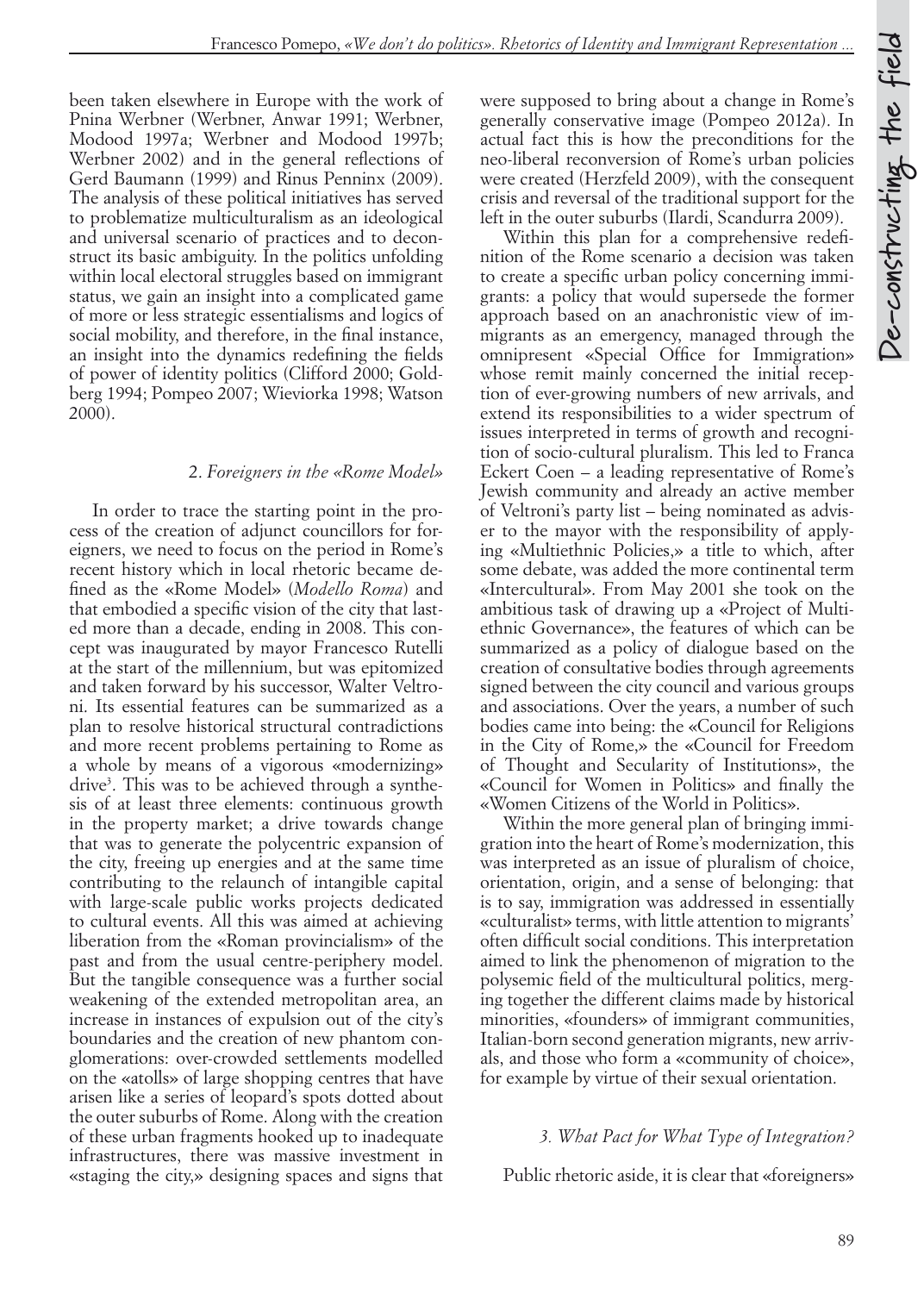were included in a separate category from the beginning: their different origin and social condition constituted an element of public de-legitimization to be redeemed. In June 2002, city council Resolution n. 66 («Rome in the Future: A Pact for Integration. Indications and Opportunities for Sustainable Multi-Ethnicity»), in fixing horizons and limits to a policy «for immigrants», proposed in the first place a contractual relationship: the foreigner would subscribe to a one-way commitment in which he or she would be required, as always, to atone for the negative stigma of being a migrant by showing a high degree of correctness<sup>4</sup>; a hyper-correctness which appeared particularly implausible given the more general problems of legality that are endemic in the city. In the second place the resolution made some proposals that were highly dubious (such as referring repeatedly to the slogan of «integration») if not openly misleading, with its reference to the concept of "sustainability": this paradoxically confirmed the implicit assumption that multi-ethnicity is of itself potentially unsustainable. In this way the many contradictions of discourse and practice would allow the responsibilities to be shifted on to the immigrants themselves if "problems" were ever to arise: the institutions would never be to blame.

There is a connection between this way of thinking and two other catchwords favoured by Rome's administration, the demand that migrants "participate" often in a mainly symbolic sense, and be "represented". The policy of multi-ethnicity claimed that its precondition was a comprehensive change in relationships with immigrants, going beyond the model of subordinate inclusion in order to generate a new and more mature form of dialogue with the "new citizens", that is "listening to the direct voice of the interested parties"5 . This aim to promote immigrants' agency and bring it to the fore evolved into the adoption of a representative model that was based on the empowerment of immigrant "communities" as counterpart in the dialogue with the institutions. All the successive passages in the policy document referred to nationality-based forms of identification that were often mechanically translated into ethnic categories, modelled on the American experience. These categories were then reformulated into candidacies for representatives based on the continent (!) of origin. These representatives were portrayed as indispensable in the experiment of moving towards a more active role for immigrants. The group that worked with the mayor's advisor on this policy intended this «new relational model» to put Rome in true competition with the other big European capitals in terms of minorities'participation in the city's public life. On the ground, though, the direct consequences were that the mechanisms for producing leadership were based on an approach that can be considered both imitative and ethnicist.

#### *4. The Long Road Towards Semi-Representation*

Despite these contradictions, the creation of representatives for Rome's migrants was a progressive battle within the political context of the time, in which the Berlusconi government was promoting a dominant discourse based on the criminalization of immigrants and the consequent denial of their basic rights. The city administration decided to play a card that had strong symbolic value and restore elementary political rights, assuming ownership of the struggle – if only in a toned-down version – for granting foreign residents the right to vote: a right already envisaged by European treaties but which had not been applied in Italy. The Italian Parliament never ratified Chapter C of the Strasbourg Convention of 5 February 1992 on the participation of foreigners in public life at the local level. However, as a consequence of the same Convention, since 1996 resident foreigners hailing from EU countries had the right to vote in Italian local elections, an opportunity that applies today for example to Romanians. These apparently contradictory limitations clearly define the boundary of political rights in establishing a truly anachronistic exclusion, given that 40 percent of foreigners in Rome have lived there for more than ten years.

In the local institutions the debate had already started in 1995 under the Rutelli administration and rumbled on for a good seven years, largely because Rome's centre-left were, it was rumoured, frightened «of making a gift to their political enemies by conceding special rights to foreigners that might be interpreted as privileges»6 . In 2001 and still more in 2002, the process quickened pace with the creation of an *ad hoc* working group of 14 foreigners, who collaborated with the office of the mayor's representative. On 14 October 2003 Resolutions n. 190 and 191 were approved by the council, with a certain solemnity. They established the figure of adjunct councillor for foreigners and of the «City advisory board for the representation of the foreign community in Rome», which functioned as a support body. This decision was then strongly opposed by the centre-right, especially *Alleanza Nazionale* (AN), which in giving the grounds for their rejection of the measure joined forces with councillor Sabbatani Schiuma to claim that «Italians, by virtue of their history of emigration to all parts of the world, have anti-racism and respect for the supporters of immigration in their DNA [...]. While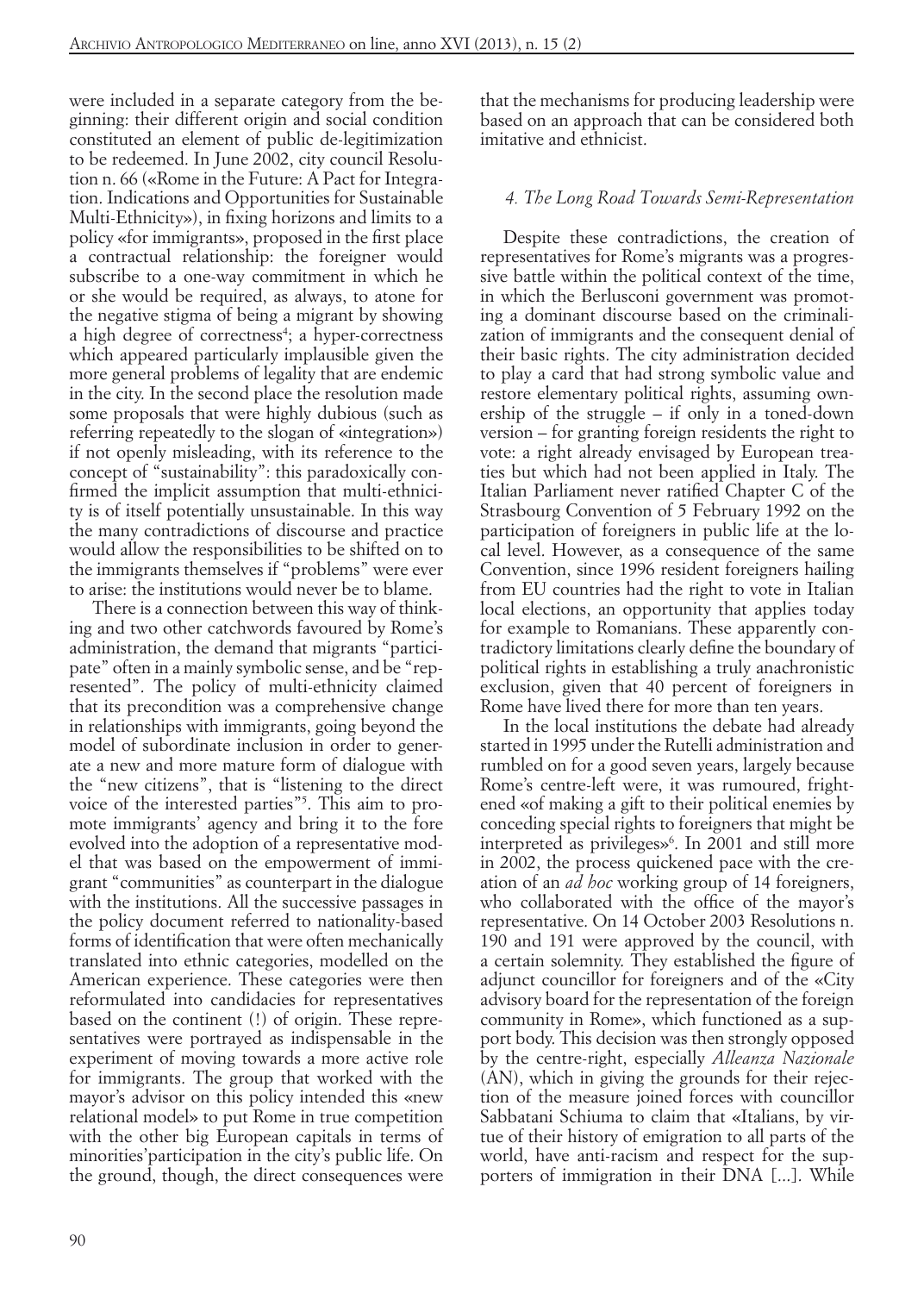the left believes in the globalization of cultures, we want a different sort of multi-racial society in which a confrontation of identities is fine if I am I and you are you»7 . The Resolution accordingly envisaged the creation of four adjunct councilors on the city council, following a discussion on the criteria for representativeness. They were eventually chosen on the basis of the continent of origin: one for Europe, one for Africa, one for the Americas, one for Asia and Oceania, with one more criterion – a «pink quota», as they called it – that one of the four should be a woman. Added to these would be an adjunct councillor for each of Rome's 20 boroughs.

The analysis of this role, and of how it was established by the Resolutions, immediately revealed its strong constituent limitations: the foreign adjunct councillor participates in the sessions of the city council and the advisory commissioners in association with the councillors with full rights; s/he can propose agenda items and speak on the merits of all the matters discussed in council and in committees; but s/he cannot be nominated for a committee and does not have the right to vote, benefiting nevertheless from the flat-rate financial allowance for each session of the city council. After a lengthy procedure, therefore, what was achieved was a paradoxical semi-representation.

#### *5. The Additional Electoral Procedures*

The creation of the electoral procedures proved not to be of the simplest; the mechanism envisaged voter registration to be carried out at the city council and borough offices with very restricted opening hours and numerous formalities. The task of mobilizing immigrants and making them aware of the new arrangements was channelled through groups of representatives who had taken part in the preparatory work, the circle of people who had worked with the mayor's advisor and networks more closely linked to their compatriots. As for the group of 14 foreign founder members, most of them women, a very interesting debate on the presentation of their candidature ensued; in the face of the prospect of linking it to the presentation of a genuine program during a public event of major political significance, a strongly «apolitical line» prevailed «as a guarantee of collaboration with all parties», supported by R.S. – almost the doyenne of the group – with a peremptory statement: «We don't do politics, we represent the immigrants»<sup>8</sup>.

Apart from the self-promotion of individuals with leaflets, posters, and placards scattered all over the city, the main resources used in the electoral campaign were the networks of fellow nationals; this produced marked differences in the support candidates received based on ethnic origins, with very strong tensions between candidates and national groups who were competing for the same post based on continent of origin. As R. confirmed, «if at first there wasn't this thing about fellow nationals, the groups and the clashes came into being when it was time to register to vote and then when the election took place»<sup>9</sup>.

Despite the mobilization, the first "additional" elections for the new adjunct foreign councillors on 28 March 2004 saw only 30,000 registrations in the list to vote, with final participation by 16,000 voters. Mariella Gramaglia, deputy mayor, had no qualms about making this ethnocentric comment: «It's a high turnout, if you consider that many of them come from countries where they have never voted before»10. In light of this relative success, it is interesting to analyse the composition of the groups of candidates: out of a total of 51 candidates for the municipal council, 22 were Asians, 14 Africans, 8 Europeans and 8 Americans. In the end the following were elected: Ionut Gabriel Rusu from Romania, Santos Taboada Zapata from Peru, Aziz Darif from Morocco, and Irma Tobias Perez from the Philippines. This outcome revealed the model's first contradictions immediately, especially the contrived management of representation and under-representation. The problem manifested itself in connection with the results of the Asian candidates thus: the highest number of votes by a long chalk went to Romulo S. Salvador, who with 2,539 votes or 14 per cent of total votes was the candidate who gained the most overall support, yet was excluded because his compatriot, Irma Tobias Perez, was the woman who gained the most votes. This result, with two Filipino candidates in pole position, might look surprising, but is certainly due to the fact that the Filipino community is the «oldest» and the most culturally-rooted immigrant group in Rome (about 25,000 people) and also the best organized in the trade unions. In this way, the mechanism of the quotas made a nonsense of the most elementary criterion of representation in the contest between compatriots: the person who received the most votes was not elected simply because he was an Asian male.

If we go beyond the apolitical rhetoric that guided the founding group, the analysis of some of the councilors' route to success reveals much of interest. Among those elected, the Romanian Ionut Gabriel Rusu «originated» from the Catholic NGO Comunità di Sant'Egidio and had undergone political training in the centre-left party then called "La Margherita" (The Daisy); the same can be said for Santos Taboada Zapata, who came from the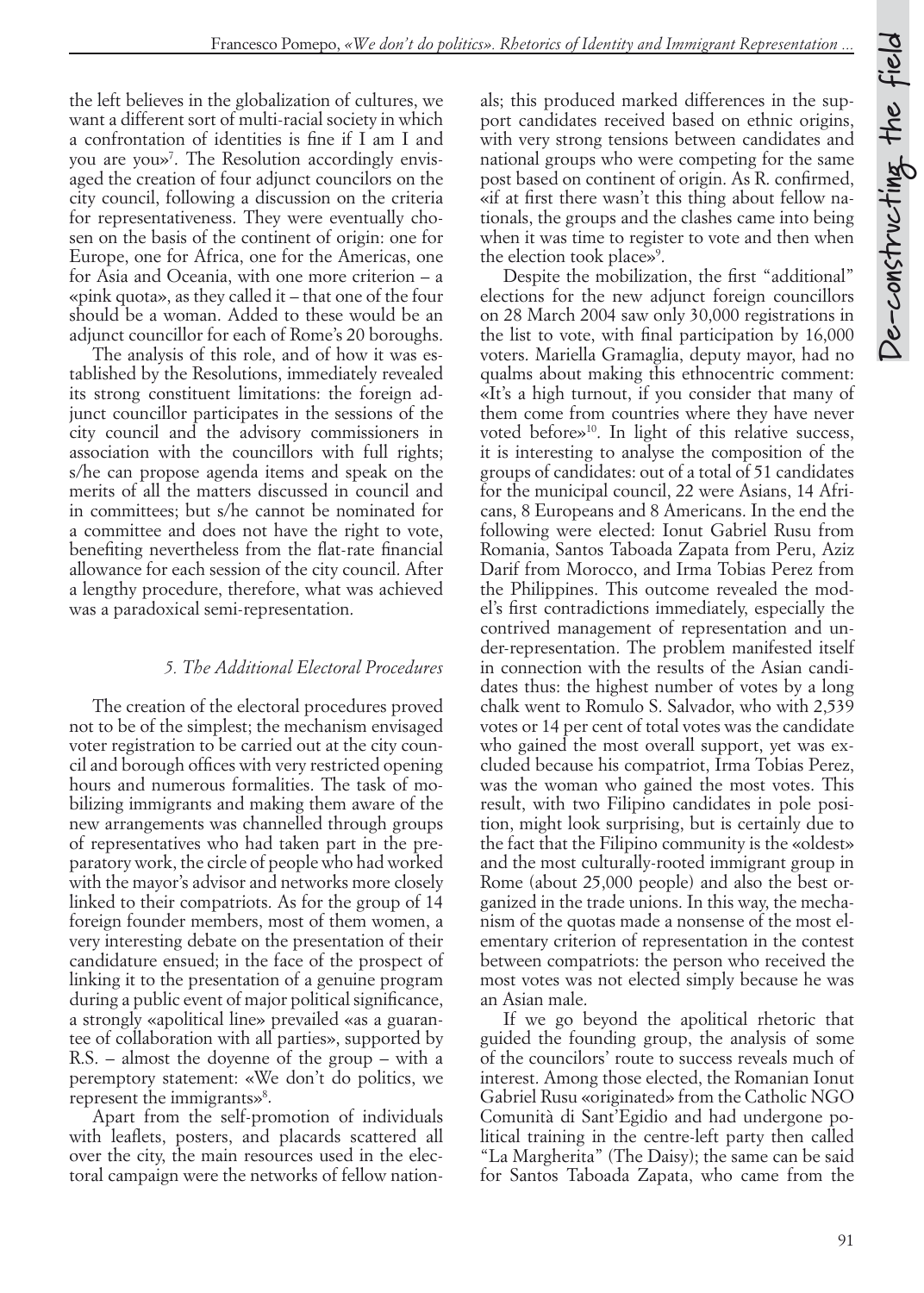Peru Advisory Council and was associated with the Democratic Left party (*Democratici di sinistra*, DS); Aziz Darif worked for the promotion of culture in the Moroccan association, ACMI, and with the Islamic Cultural Centre in Rome, then closely connected to *Rifondazione comunista*. The Filipina Irma Tobias Perez enjoyed the support of the parishes and the left-wing labour union CGIL. In short, all four candidates clearly had left-wing leanings and substantial experience in local associations and politics. The concrete achievements of this first group of councillors included their official presence at several public meetings and conferences and the approval by the city council on 18 July 2005 of the only measure they proposed which, not by chance, concerned the creation of a municipal register of intercultural mediators<sup>11</sup>.

The second round of elections for the foreign councillors took place in December 2006 at the end of a brief term of office. This time the procedure had been more carefully prepared by means of an amendment that simplified the registration of voters. 18,108 people went to the ballot box, a number that corresponded roughly to ten per cent of those entitled to vote but still much more substantial than in the previous round. The winners were Victor Emeka Okeadu, Romulo Sabio Salvador, Madisson Bladimir, Godoy Sanchez and Tetyana Kuzyk. The new adjunct councillors were all already engaged in politics, at least from the earlier election. The one who garnered the most votes was once again the Filipino Romulo Sabio Salvador, 44 years old and already a member of the Citizens' Council, beating his compatriot Felix Enriquez Mendoza by about 700 votes. Sabio Salvador had been in Italy since 1984 and was proud to have obtained 13 per cent of the votes. Just like Victor Emeka Okeadu, a 46-yearold Nigerian and president of the former group of immigrant representatives, his political program was to «encourage immigrant entrepreneurs» and «instigate participation and representability.» The only woman to be elected was Tetyana Kuzyk, a 35-year-old Ukrainian translator and teacher of English. She said that «the low attendance by European foreigners is due mainly to scarce information. The candidates often spend a lot of money on their campaign: the leaflets cost about 15 cents each and thousands are needed». The fourth to be elected was Madisson Bladimir Godoy Sanchez from Ecuador, 42 years old, who was also standing for the second time: «In our future plans there is the will to again propose the right to vote for local government and to facilitate access to Italian citizenship, so that non-EU citizens can also vote in national elections. I believe that this objective will also guide the other foreign councilors».

At the local borough level, where voting is not linked to continent of origin, the Asian groups prevailed. Of the 20 *municipi* (boroughs), seven went to Filipinos, seven to Bangladeshis and one to an Indian. Africa (one Moroccan and one Nigerian) and the Americas (two Peruvians) had a smaller presence. Finally the *Consulta dell'immigrazione* (Immigration Council) was established, a chamber for redress the conflicts that surfaced with the election; it included the first 30 candidates of various nationalities not elected to adjunct councilor with the following proportions: eight from Africa, eight from Asia, seven from South America, and seven from Europe.

#### *7. Outcomes and Unexpected Consequences*

In attempting to highlight the main features of immigrant representation in Rome, we can start with a paradoxical statement made by the former delegate for multi-ethnic policies, Franca Eckert Coen : «The most important thing is to allow representatives to speak freely. Rome city council is doing this with the adjunct councilors and the projects for acquiring dual citizenship. This means speaking to them directly, without going via the associations»<sup>12</sup>. In order to critically analyze this rhetoric, it is useful to examine the forms of representation that emerged by applying Mantovan's (2007) framework of the three different modalities which characterize the development of foreigners' political participation: an institutional modality that is favoured and constructed by local public figures; an independent, autonomous association; and a third intermediate, mixed version. Having underlined the lack of development of an autonomous leadership in the immigrant population, we can summarize the Rome case by welding together the first and the third modality, where the role of interlocutor with the institutions is carried out essentially by a mostly Italian network of associations and politicians, inspired by the rhetoric and practices of interculturalism (Pompeo 2002). Despite the precautionary apolitical position of the immigrant representatives, this process clearly reflected the conditions and limits of the space of political agency in the migrant population, primarily defined in relation to political stakeholders and local associations and therefore often in a relationship mediated firstly with Italians, secondly with their own compatriots, and lastly with the other immigrants.

The interviews and the analysis of documents reveal the multifarious contradictions in this position of being hemmed in between a form of agency based on identity – inspired by international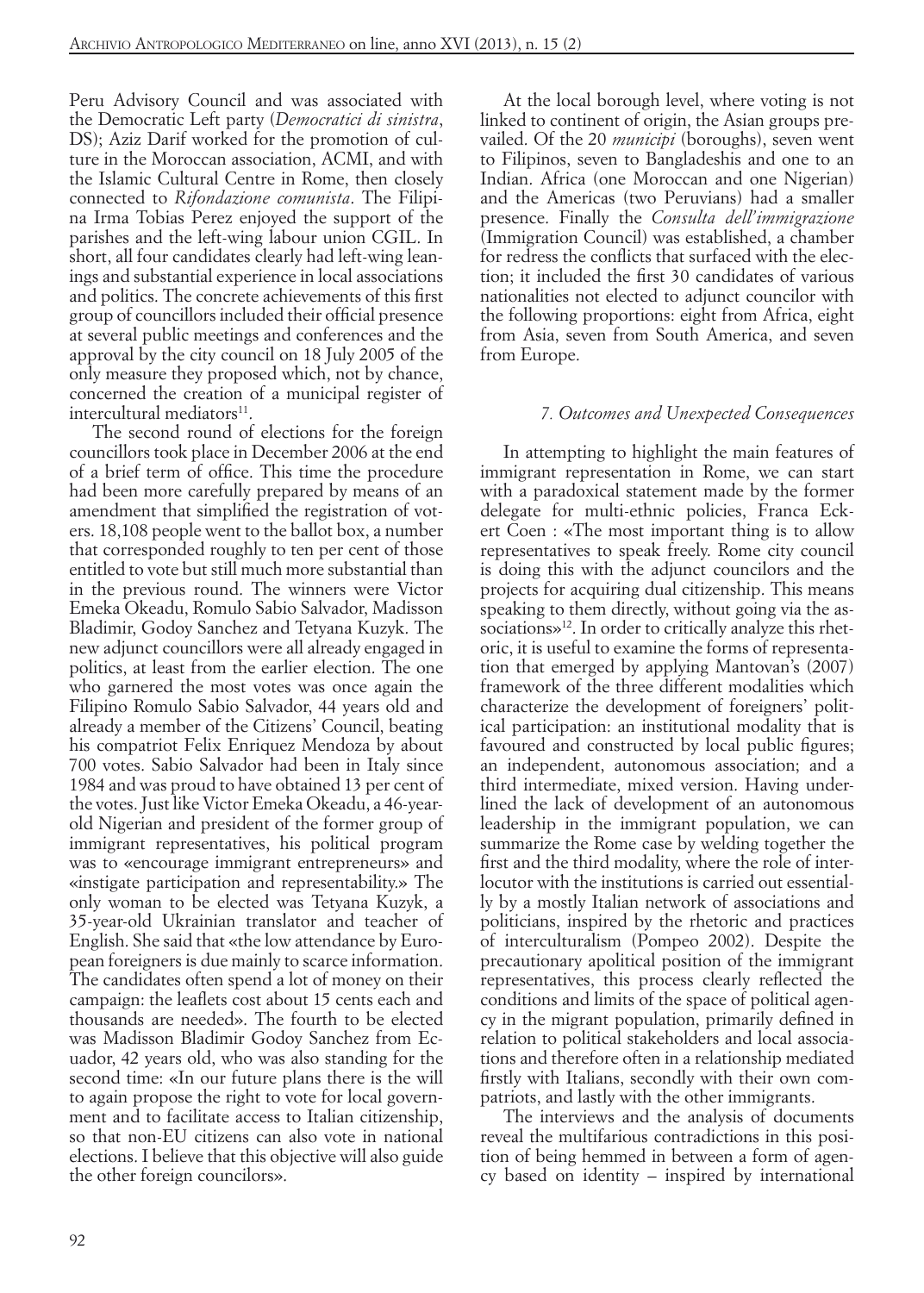models of ethnic leadership – and subservience to the indigenous logic of Italy's complex politics, towards which the immigrant representatives target communicative strategies that mimic Italian political styles. But the relationship does not stop at this level; it appears more complex still if we weigh up the longer-term outcome of the creation of the adjunct councillors, which is also laden with paradoxes. We have underlined the ambiguities and basic contradictions of this experiment, which came into being within the rhetoric of the «pact for integration and multi-ethnicity» and was linked to the «Rome Model» of modernization that claimed to redraw the image of Rome particularly under mayor Walter Veltroni, at the same time that a centre-right government was in power at the national level. It is important to underline, though, that this semi-representation for immigrants in Rome survived the 2008 political crisis of the left that had generated it.

Romano Prodi's second centre-left national government ended in spring 2008, and shortly thereafter (not unrelated to this event) Veltroni resigned as mayor of Rome in order to launch his campaign as national candidate for the centre-left coalition. The subsequent upheaval in city politics in the capital caused the issue of foreign councillors to be put on the back burner. The result of the municipal election, with the victory of Gianni Alemanno as the first post-fascist mayor of Rome<sup>13</sup>, in many ways came as a surprise and overturned the political majority in city government and, with it, marked a complete rejection of both the «Rome Model» itself and its extension to national level. This brought to the fore the contradiction between a municipal ruling that institutionalized foreign councillors and the new mayor's wish, made clear during his electoral campaign, that the role be abolished. This contrast was part of a broader, officially-trumpeted objective of Rome's new administration to completely dismantle the system of networks and advisors that had been built up during the decade of centre-left rule14. However, the problem was resolved by a timely and inspired intervention: the extension of the status quo, which «avoided spending public funds to re-run a pointless election $\psi^{15}$ , as the representatives of the new administration were quick to point out.

According to the new resolution, signed by the adjunct councillors in office and by a group of city councillors from across the political spectrum, foreigners could not be regarded as «normal» councillors; therefore they served for five years independently of changes in the administration to which they had been elected. In this way the current councillors, the four already seated in the Capitol and the 20 elected to the municipalities, had their mandate extended until 2013 «unless before such a date a new form of representation of the foreign community is reached». It was envisaged that a new system, if it were created, would probably take the form of a committee representing foreign communities that would have a consultative role but with fewer powers than the adjunct councilors and which would not necessarily be directly elected by all foreign residents. As Councilor Godoy recently stated: «It wasn't an idea of ours, for us the important thing is that immigrants should be represented in the administration of the capital».

But the paradoxes did not stop here. In mid-July 2008 Gianni Alemanno nominated the showgirl Ramona Badescu as an advisor to the mayor on questions concerning immigrants from Romania, even though she obtained only 56 votes when she stood for election in the centre-right's civic list. Her official mission was to «study forms of integration between the two peoples and the two cultures, carrying out a work of mediation between the Capitol and the government in Bucharest and working towards a revival of the image of the Romanian people in a broad sense»16. Alemanno's policy for creating advisors did not limit itself to showbiz. On Thursday 14 January 2010 at a ceremony in the City Hall during the final official buffet presided over by the mayor of Reggio Calabria (Giuseppe Scopelliti, subsequently governor of Calabria), Rome became the first city in Italy to have a municipal representative for relations with the Calabrian community. The chosen representative was the criminal lawyer Domenico Naccari, born in Vibo Valentia in 1968, a city councilor for the People of Freedom party (*Popolo della Libertà*, PdL) in the Alemanno administration who was widely defined, without hesitation, as the first «ethnic delegate» in Rome's politics<sup>17</sup>.

These somehow unexpected outcomes represented a complete involution in the process of giving voice to minority groups. This, however, does not belie the deep-rooted contradictions referred to in my introduction. The reinterpretation by the centre-right administration of the figure of adjunct councillor in fact forms a part of the more general process of transforming public space from a context where interests and differences can be expressed, in terms both of universality of rights as well as particulars claims, to a «scene» in which the communicative performativity removes and hides the politician in a grey zone of negotiations. This phenomenon constitutes an extraordinary subject for the anthropological study of new ways of doing politics.

In the long process of Rome's attempt to foster representation for immigrants, whose outcomes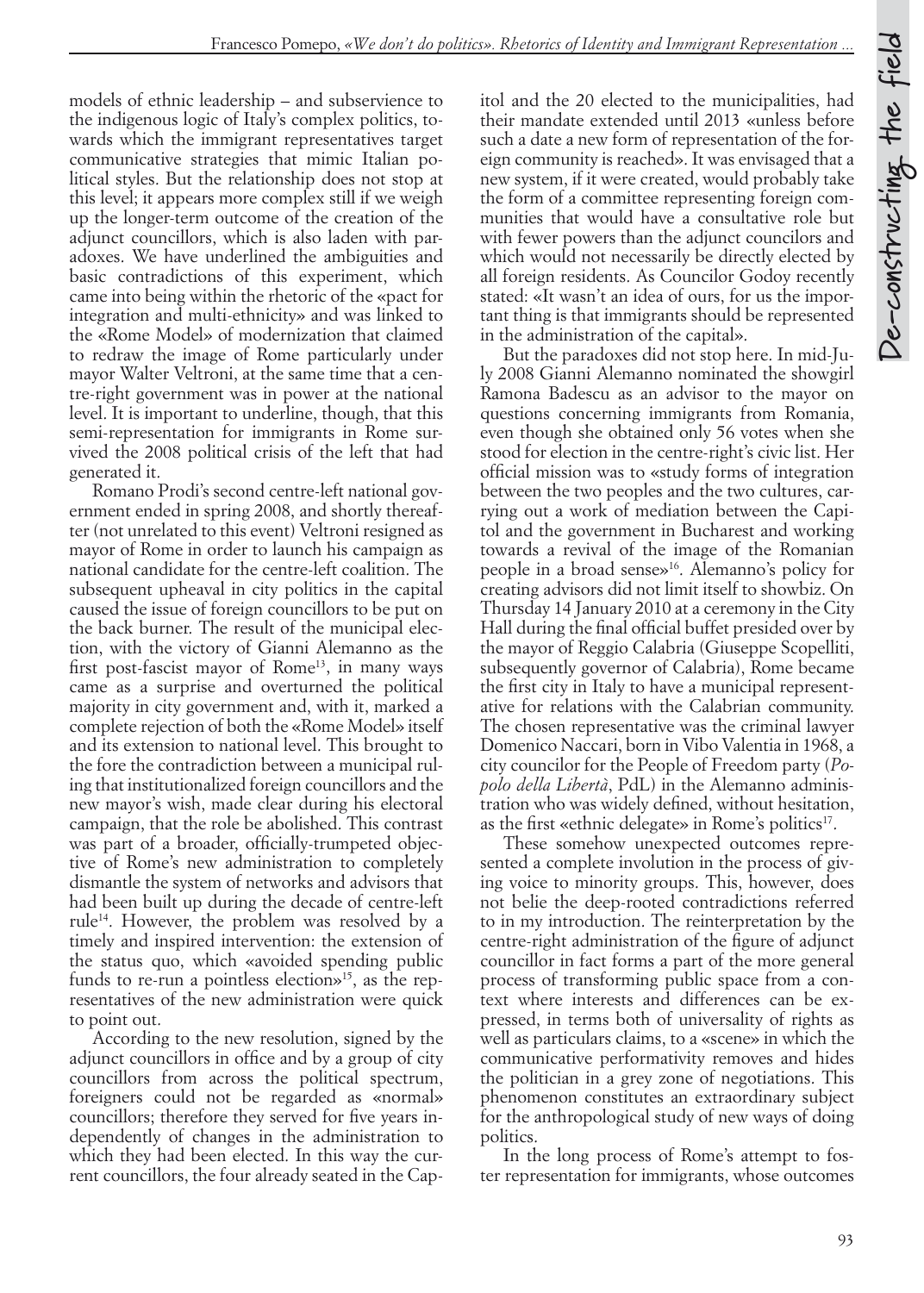ultimately went counter to what was originally intended, we can identify the paradoxical direction taken in the rhetoric of «migrant leadership» which the actors involved interpreted through the contradictory banner of acting "apolitically". This rhetoric was advanced by a political culture that aimed to be progressive and modernizing but which was also concerned with not appearing too courageous, thus distorting the principle of minorities' agency. It applied a global vocabulary re-read through local lens, thus accentuating communitarian and culturalist interpretations, with the result that the rhetoric contributed to further obscuring the difficult social experiences of migrants to Rome which, both in terms of their material conditions and symbolic hierarchies, continue to correspond to the model of subaltern inclusion of migrants which characterizes Italy generally as a space of exclusion from citizenship. From this perspective, the "good intentions" aimed at an intercultural openness towards migrants were translated into projects and principles that were relatively detached from the realities of the over thirty-year old presence of migrants who now represent about 10 per cent of the resident population. Thus, the rhetoric perpetuated mantras that were often indifferent to the local context which should instead have been their focal point and which the "neo-municipalism" originally intended as benchmark and objective of human development.

#### *8. Conclusions*

In examining the processes and actors directly involved, the research has identified a practice of subsidiarity which has integrated the interests and objectives of administrations, associations, and local actors, not without some overlapping of roles and conflicts of interest: a model of governance that has aimed to reconstruct a political space, putting the institutions and «civil society» in touch with each other on the ground. This is a concept that through conciliation has neutralized political pressures and conflicts, sometimes also pre-selecting the interlocutors and predetermining the analysis of their needs. The contradictory nature of these processes, that is the policies handed down from on high that in the name of presumed needs have brought about operations that are as symbolically significant as they are ineffective, soon showed their own limitations, receiving a resounding public rejection with the defeat of Rutelli's candidacy for the mayorship of Rome in 2008 which ended the long period of centre-left government of the capital. The crisis of the «Rome Model» and of the ambition of taking it to the national level was accompanied, through the election of Rome's first post-fascist mayor, by the aggressive affirmation of identity-based rhetoric which linked the slogan that society was in the grip of a "security emergency" – and thus required a different model for controlling urban territory and the social diversities present within it – to a campaign in which «the peripheries can take back the centre as the symbolic heart of the true Roman spirit». This process was a local, Rome-based variant of a broader phenomenon of withdrawal and closure linked with other nationalistic regressions in Europe, where populist criminalization has generated «neo-indigenisms» (Pompeo 2012a). Only since 2011 has there been a move away from these ideological portrayals due, unfortunately, to the serious economic and social crisis that has hit Europe. This new scenario is challenging the structures and forms of security built up through decades of social conquests and will no doubt foster a new way of thinking in which political decision-making can regain depth and complexity<sup>18</sup>.

We need to at last come to terms with the far-reaching transformations in our local societies and their members, which really cannot be managed in the absence of a corresponding overarching vision of the situation. Otherwise these transformations will continue to be misrepresented as a stage on which a clash of symbols or ideas concerning globalization is played out, as if this clash were an intrinsically unavoidable process and thus distant and estranged from politics. In this sense Rome's experiment with adjunct councilors, whose role was made residual and stripped of transformative potential, constitutes a warning: only through the constant exercise of a critical gaze, in which anthropological and social research should play an essential part, will we be able to confront this neutralization of politics and hollowing out of democratic systems whose signs are already visible in our daily life. We shall then at last acquire that deep sense of the word "citizenship" (Ong 2003) that is both an obligation and a form of access, a limit and a potential, a condition and a value which must be built up for everyone regardless of ethnic origin, social condition, or cultural orientation.

#### **Notes**

1 Law n. 189 of 30 July 2002, generally known as the Bossi-Fini law, modified the previous immigration legislation ("Testo unico delle disposizioni concernenti la disciplina dell'immigrazione e norme sulla condizione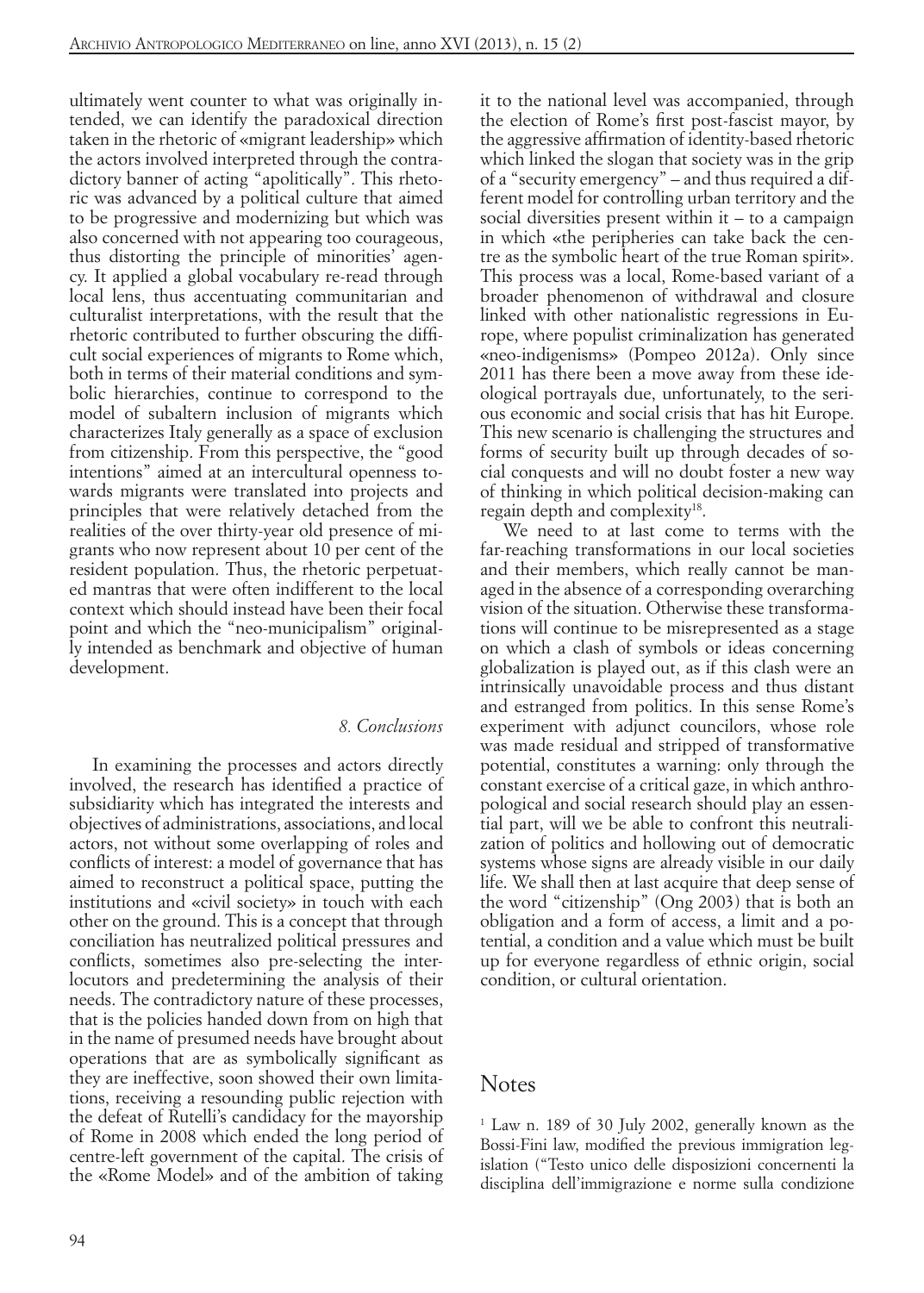dello straniero", Decree Law n. 286 of 25 July 1998) introducing a number of restrictions. In particular, annual residence permits are granted only if the applicant has an employment contract. Various additional conditions made it more difficult to apply for family reunification, residence cards valid for five years, and citizenship, while all expulsion procedures were strengthened.

2 The general wording of the social doctrine goes back to Aristotle and Thomas Aquinas, but a clearer version is the openly inter-class and anti-Marxist formulation in the papal encyclical *Quadragesimo Anno* of Pius XI (1931). Subsidiarity has spread beyond the context of the Church to become one of the founding principles of the Treaty of Maastricht and thus of the European Union.

3 Francesco Rutelli and Walter Veltroni, as mayors of Rome, were the leading lights in a long phase of Rome politics dominated by center-left coalitions. The 1994- 2008 period, with the Jubilee in 2000, saw far-reaching changes in the city and important innovative projects.

4 See Abdelmalek Sayad's (1999) discussion of the "legitimacy deficit" that the dominant society always calls upon migrants to atone for.

5 Interview by Stefano Camilloni for *Stranieri in Italia*  (31 October 2006).

6 Personal testimony of a councilor of the DS (Democrats of the Left), now PD (Democratic Party).

7 Session of 29 September 2003. Sabbatani Schiuma, a prominent exponent of Rome's populist right wing.

8 Testimony from E. K, a woman in the group of 14, in May 2004.

9 Interview with R., a male candidate for the Americas, 25 March 2004.

10 Statement reported by Chiara Sima: "Roma 53 candidati per i consiglieri aggiunti" ("Rome 53 candidates for adjunct councilors" on *Vita*, no profit of 14/11/2006. See also http://www.vita.it/non-profit/index.html

<sup>11</sup> A wide-ranging debate highlights various contradictions linked to the role of intercultural mediators as "immigration professionals" (Pompeo 2012b, Schmidt 2000).

<sup>12</sup> Interview by Nicoletta Di Placido, 29 November 2006.

13 Alemanno was elected mayor of Rome on 28 April 2008 with 53.66% of those who voted. He was proclaimed mayor on 30 April 2008.

<sup>14</sup> The first consequence was the freezing for three months of contracts with immigrant associations and the elimination of the large network of intercultural initiatives that the left had developed in schools and neighborhoods.

15 Statement by PdL Councillor Federico Guidi obtained by Elvio Pasca "Consiglieri aggiunti blindati, aspettando la fine" (Ironclad deputy councillors, awaiting the end), 14 November 2008, from http://www.stranieriitalia.it.

16 See http://www.votaramonabadescu.it/

17 For Antonello Caporale in *La Repubblica* on 12 January 2010 Naccari was «the first political figure assigned the political command of dialect, customs, and the use of suchlike in a foreign land», implicitly proposing: «A federalism cubed, a further development of the capacity to divide the city horizontally into segments of homogeneous dialectical living». See also http://www.domeniconaccari.it/

18 After another change of majority (centre-left) in the spring of 2013, today we are still debating on the adjunct concillors, waiting for their re-election scheduled for the next year.

### References

#### Ahearn M.L.

2001 «Language and Agency», in *Annual Review of Anthropology*, 30: 109-37.

#### Bagnasco A.

1993 *Per una storia comparata del municipalismo e scienze sociali*, Padua, Clueb.

#### Baumann G.

1999 *The Multicultural Riddle. Rethinking National, Ethnic, and Religious Identities*, New York and London, Routledge.

Bonomi A., De Rita G.

1998 *Manifesto per lo sviluppo locale. Dall'azione di comunità ai patti territoriali*, Turin, Bollati Boringhieri.

Cerwonka A., Malkki L.

2007 *Improvising Theory: Process and Temporality in Ethnographic Fieldwork*, Chicago, University of Chicago Press.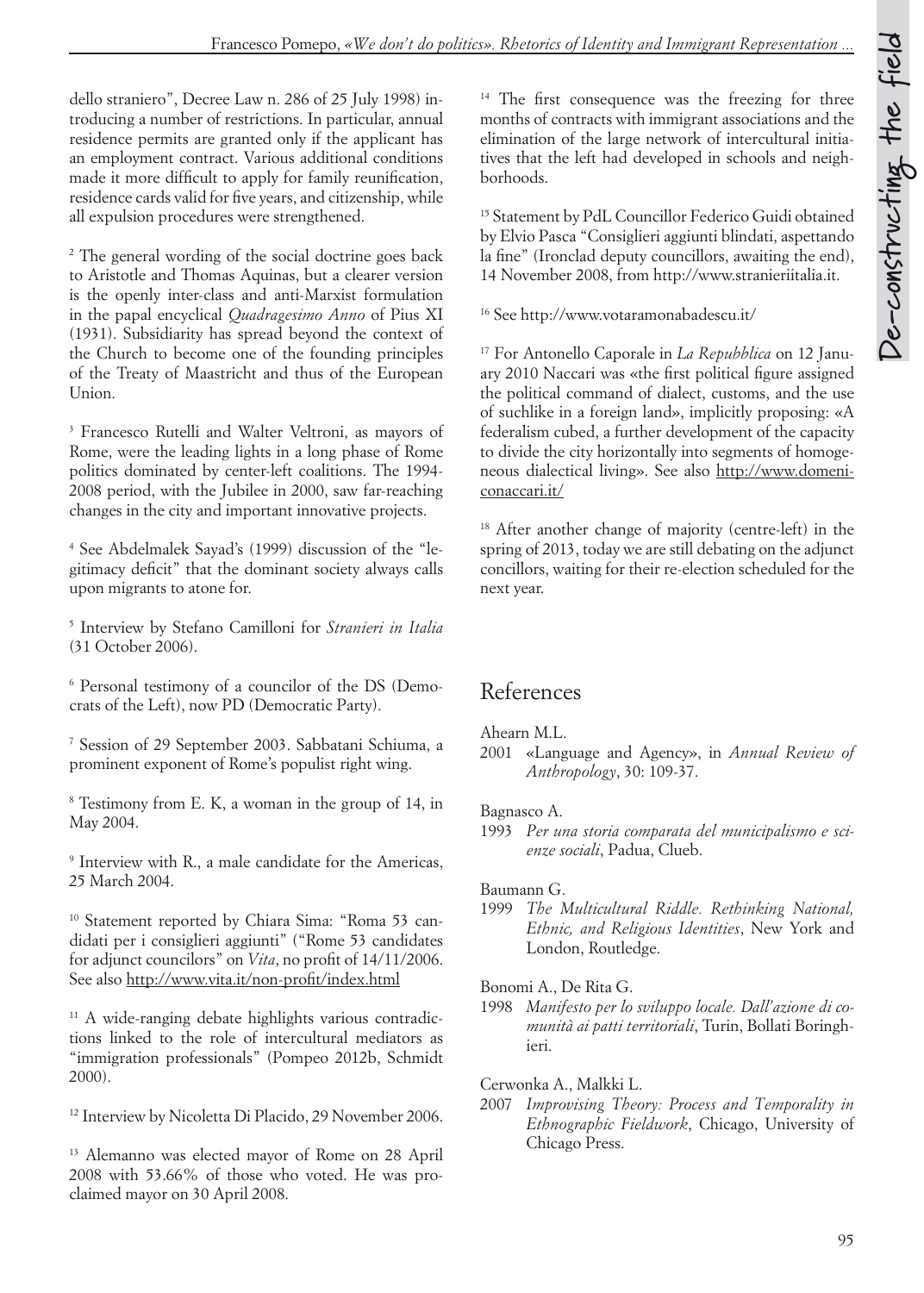#### Clifford J.

2000 «Taking Identity Politics Seriously», in P. Gilroy, L. Grossberg, A. McRobbie (eds), *Without Guarantees. Essays in Honour of Stuart Hall*, London, Verso: 97-114.

#### Frank K.

2006 «Agency», in *Anthropological Theory*, 6 (3): 281- 302.

#### Goldberg D. T. (ed.)

1994 *Multiculturalism: A Critical Reader*, Oxford, Blackwell.

#### Herzfeld M.

2009 *Evicted from Eternity. The Restructuring of Modern Rome*, Chicago and London, University of Chicago Press.

#### Keane W.

2003 «Self-interpretation, agency and the objects of anthropology: Reflections on a Genealogy», in *Comparative Study of Society and History*, 45(2): 222-248.

#### Ilardi M., E. Scandurra (eds)

2009 *Ricominciamo dalle periferie. Perché la sinistra ha perso Roma*, Rome, Manifestolibri.

#### Magnaghi A.

2000 *Il progetto locale*, Turin, Bollati Boringhieri.

#### Mantovan C.

2007 *Immigrazione e cittadinanza. Auto-organizzazione e partecipazione dei migranti in Italia*, Milan, Franco Angeli.

#### Ong A.

2003 *Buddha is Hiding: Refugees, Citizenship, the New America*, Berkeley, University of California Press.

#### Ortner S.

2006 *Anthropology and Social Theory: Culture, Power and the Acting Subject*, Durham, Duke University Press.

#### Penninx R.

 2009 *Decentralising Integration Policies: Managing Migration in Cities*, *Regions and Localities*, London, The Policy Network.

#### Pompeo F.

- 2002 *Il mondo è poco. Un tragitto antropologico nell'interculturalità*, Rome, Meltemi.
- 2007 (ed.) *La società di tutti. Multiculturalismo e politiche dell'identità*, Rome, Meltemi.
- 2009 *Autentici meticci. Singolarità e alterità nella glo-*

*balizzazione*, Rome, Meltemi.

- 2012a (ed.) *Paesaggi dell'esclusione. Politiche degli spazi, re-indigenizzazione e altre malattie del territorio romano*, Turin, Utet.
- 2012b *Migranti e mediatori. Etnografie minime di un campo controverso*, Rome, Cisu (in press).

#### Però D.

2007 «Migrants and the Politics of Governance. The Case of Barcelona», in *Social Anthropology/Anthropologie sociale*, 15, 3: 271-286.

#### Riccio B.

2008 *Politiche, associazioni ed interazioni urbane. Percorsi di ricerca antropologica sulle migrazioni contemporanee*, Rimini, Guaraldi.

#### Sayad A.

1999 *La double absence. Des illusions de l'émigré aux souffrances de l'immigré*, Paris, Seuil.

#### Schmidt D.

2000 «Mediatori culturali e il Consiglio delle Comunità Straniere: Il caso del Comune di Padova», in *Migrazioni e dinamiche dei contatti interculturali*, Atti del IV Congresso Nazionale Associazione Italiana per le Scienze EtnoAntropologiche, Lecce, Argo: 275-284.

Shore C., S. Wright

1997 (eds) *Anthropology of Policy: Critical Perspectives on Governance and Power*, London and New York, Routledge.

Shore C., S. Wright, D. Però

2011 (eds) *Policy Worlds. Anthropology and the Analysis of Contemporary Power*, New York and Oxford Berghahn Books.

Spitulnik Vidali D.

2013 «The ethnography of process: Excavating and re-generating civic engagement and political subjectivity», in *Ethnography* 0, (00) 1-20.

#### Vogt E. Z.

1960 «On the Concepts of Structure and Process in Cultural Anthropology», in *American Anthropologist*, 62, 1: 18-33.

#### Watson C.W.

2000 *Multiculturalism*, Buckingham and Philadelphia, Open University Press.

#### Werbner P.

2002 «Reproducing the Multicultural Nation», in *Anthropology Today* 18, 2: 3-4.